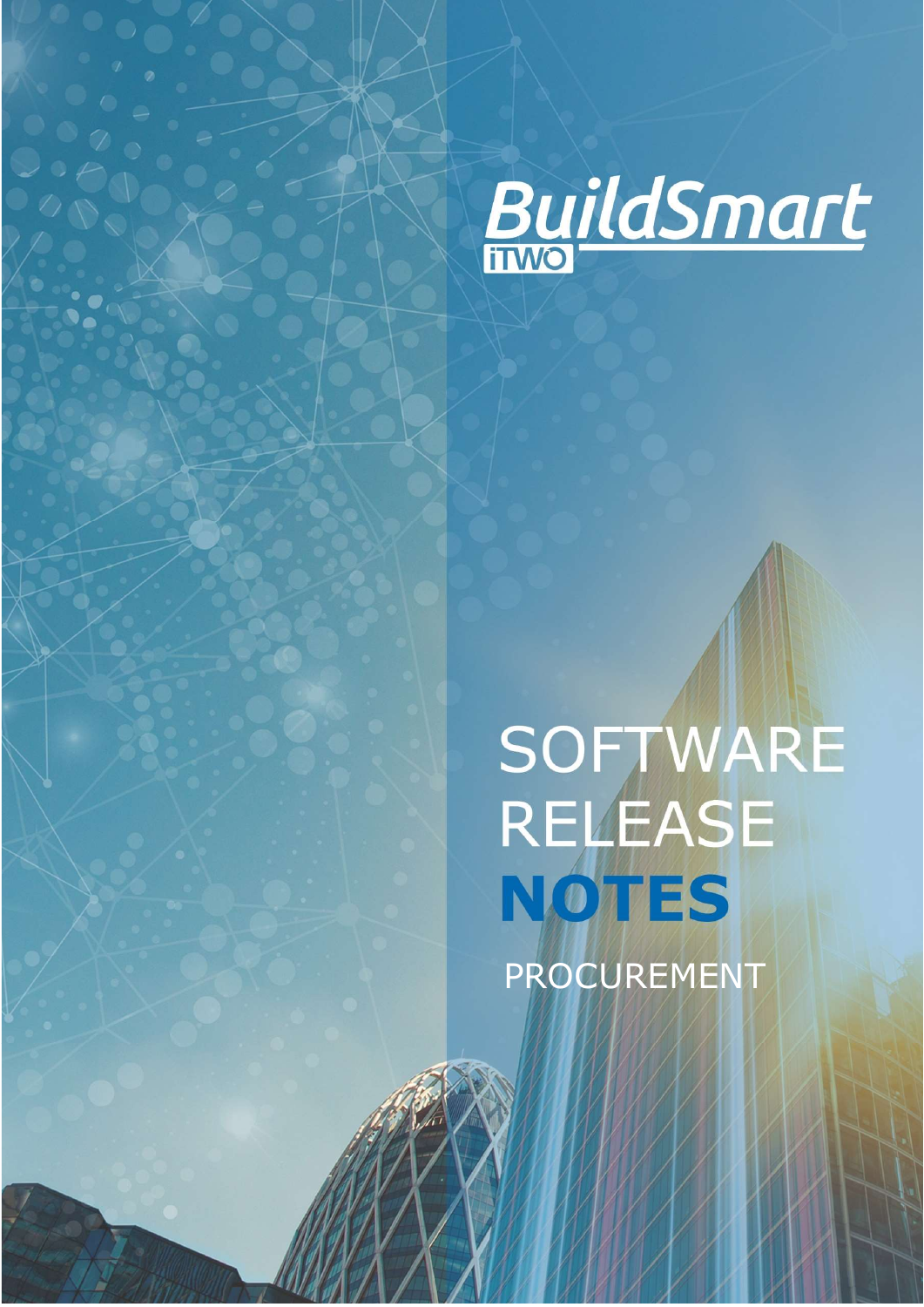# BUILDSMART PROCUREMENT

# June 2022

# Vers ion 22 .0620

- The "Requisition Item Description" search function has been updated. It will now default to only show descriptions and rates from the past 30 days, this limit can be adjusted via the "Used in last number of days" drop down.
- The "Workflow Status" will now indicate if the approval level is set as the "Final Preapproval", this is also reflected on the "Workflow Details" pop-up.
- The Auto-PO email function has been updated to ensure that TLS 1.2 is used when connecting to the email server, the time-out has also been increased.
- The "Workflow Approval Emails" have been updated to make use of the email body as specified in the workflow details.

# Vers ion 22 .0608

 A change has been made to the database connection settings used on all the new Crystal reports to increase the connection speed and reduce the time taken to generate a report.

# Vers ion 22 .0606

- Changes have been made to the "Candy Subcontractor Integration" in preparation to allow the import of headers and comments directly from Candy.
- A formula error on the "Site Requisition" report has been corrected.

# May 2022

## Vers ion 22 .0530

- A change has been made to the saving of users to prevent the creation of duplicate login id's.
- If a user clicks on the "Pending Approvals" message on the home screen they will be taken to the "Approvals" screen.

## Vers ion 22 .0523

- The "Excel Exports" have been updated to include the last day of all date selections.
- The sizing of the "Approval Comments" block has been adjusted to make sure that it is fully displayed.
- A potential error on the "Purchase Order Email" screen caused by un-linking a "Request for Delivery" has been resolved.
- The alignment of the capture boxes on the User setup screen have been adjusted.
- When creating a new User, a warning has been added if the "Login ID" already exists.

## Vers ion 22 .0519

- The various "Orders by …" reports have been corrected so that they do not limit the user to view only orders created by themselves.
- The column dividers on the updated "Purchase Order" have been corrected.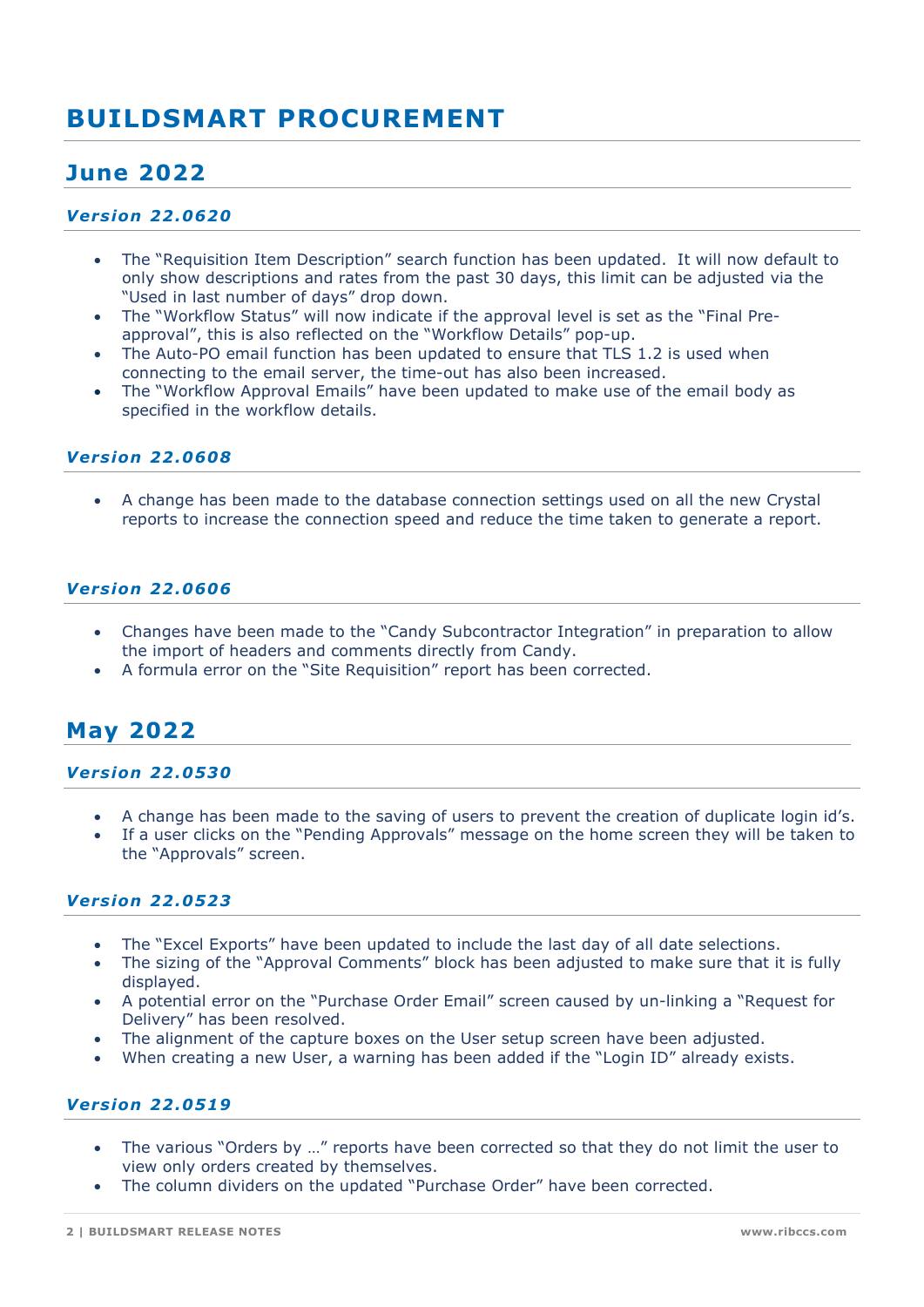# Vers ion 22 .0518

- The Candy BuildSmart Subcontractor integration has been updated to take account of the Final Awarded Quantity in Candy.
- Changes have been made to the "Single Sign On" process to ensure case sensitivity is correctly handled.

# **Version 22.0516**

 A new Organisation parameter for "Lock Requisition Notes" has been added, when activated users will only be able to populate the notes field from pre-loaded items in the search function.

## Vers ion 22 .0509

- It is now possible to add an attachment to a "Pending Invoice" from the "Manage Pending Invoices" screen if this was omitted when it was initially created.
- It is now possible to make use of "Single Sign On" to access BuildSmart via either Active Directory or Microsoft Identity Platform, details on how to configure this in BuildSmart can be found in the Accounts > Administration manuals.
- A potential distortion on the "Purchase Order" print has been resolved.

#### Vers ion 22 .0503

- The stock item information displayed on the "Requisition Listing" has been updated to correct display the outstanding delivery data where multiple deliveries have been processed.
- A new filter for "Value Approved" has been added to the Requisition and Approval listing screens.
- A potential error on the "Pending Invoice Notification" screen due to data type mismatches has been addressed.
- New search functions have been added to the Procurement reports, this now limits users access to contracts on the reports.
- The "Requisition Subject" has been added to the requisition excel export.

# April 2022

# Vers ion 22 .0425

- The delivery note has been updated so that it will generate directly to a pdf file if the new reports are activated.
- The width of the "Set Supplier" screen on the ERFQ has been increased.

#### **Version 22.0419**

 Excel exports have been added to the following reports: "Outstanding Deliveries by Selection", "Product by Supplier", "Resources by Contract", "Resources by Stock" and "Resources".

#### Vers ion 22 .0419

 The "Mobi Plant Hire", contract search function has been updated to allow for the selection of inter-company contracts.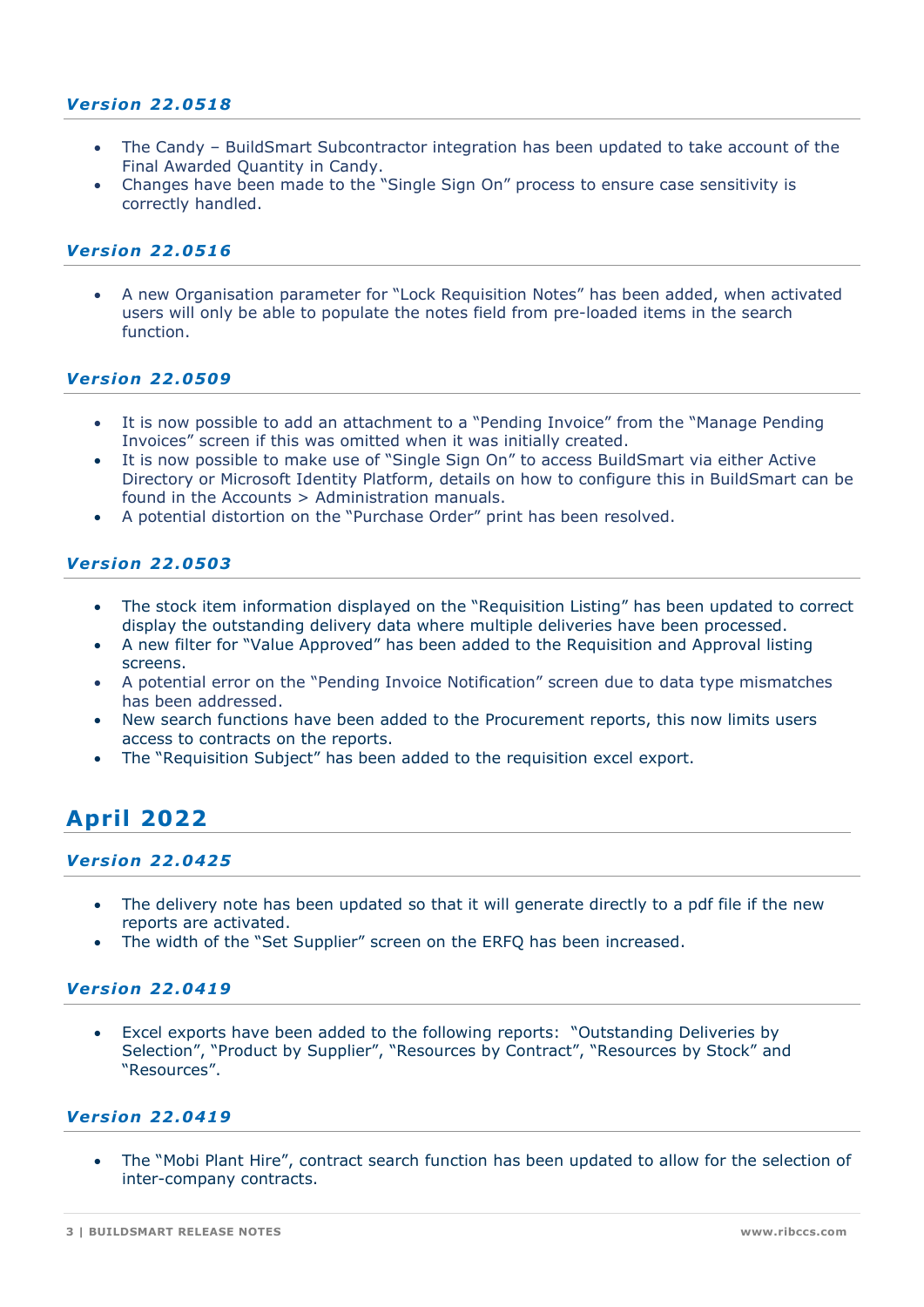## Vers ion 22 .0411

 Direct excel exports have been added to the following reports: "Orders by Selection", "Deliveries Listing" and "Deliveries by Selection".

# Vers ion 22 .0404

The catalogue ID has been added to the "OrdItems" table in the database.

# March 2022

## Vers ion 22 .0328

- A potential SQL injection exploit has been resolved.
- An expiry date has been added to the old Update screen so that it will stop working as of 2 May 2022.

# Vers ion 22 .0322

- It is now possible to delete procurement roles if they are not allocated to any users.
- An issue on the PO Email function, where the emails were not being generated has been resolved.
- A potential PO printing issue for some clients, due to mismatched report files has been fixed.

## Vers ion 22 .0309

- By default, if the new Crystal reports are active, the report will be generated directly to a PDF, this will allow users to then print directly. It will also ensure the Crystal connections are correctly closed and prevent the report limit from being reached. The PDF check box can be unticked by users should they require to drill down into a report.
- A change has been made to run all net Crystal reports via their own dedicated application pool, please raise a support log requesting for this application pool to be created prior to activating the new Crystal reports.
- If the new Crystal reports have been activated the Purchase Order and Requisitions if printed will be generated directly to a PDF so that they can be printed directly without having to first save the file.

## **Version 22.0307**

- The "Outstanding Deliveries by Selection" has been corrected so that it reflects all cost allocations and not just contracts.
- The "Order Listing" report has been updated so that it reflects the term name instead of the code.

# February 2022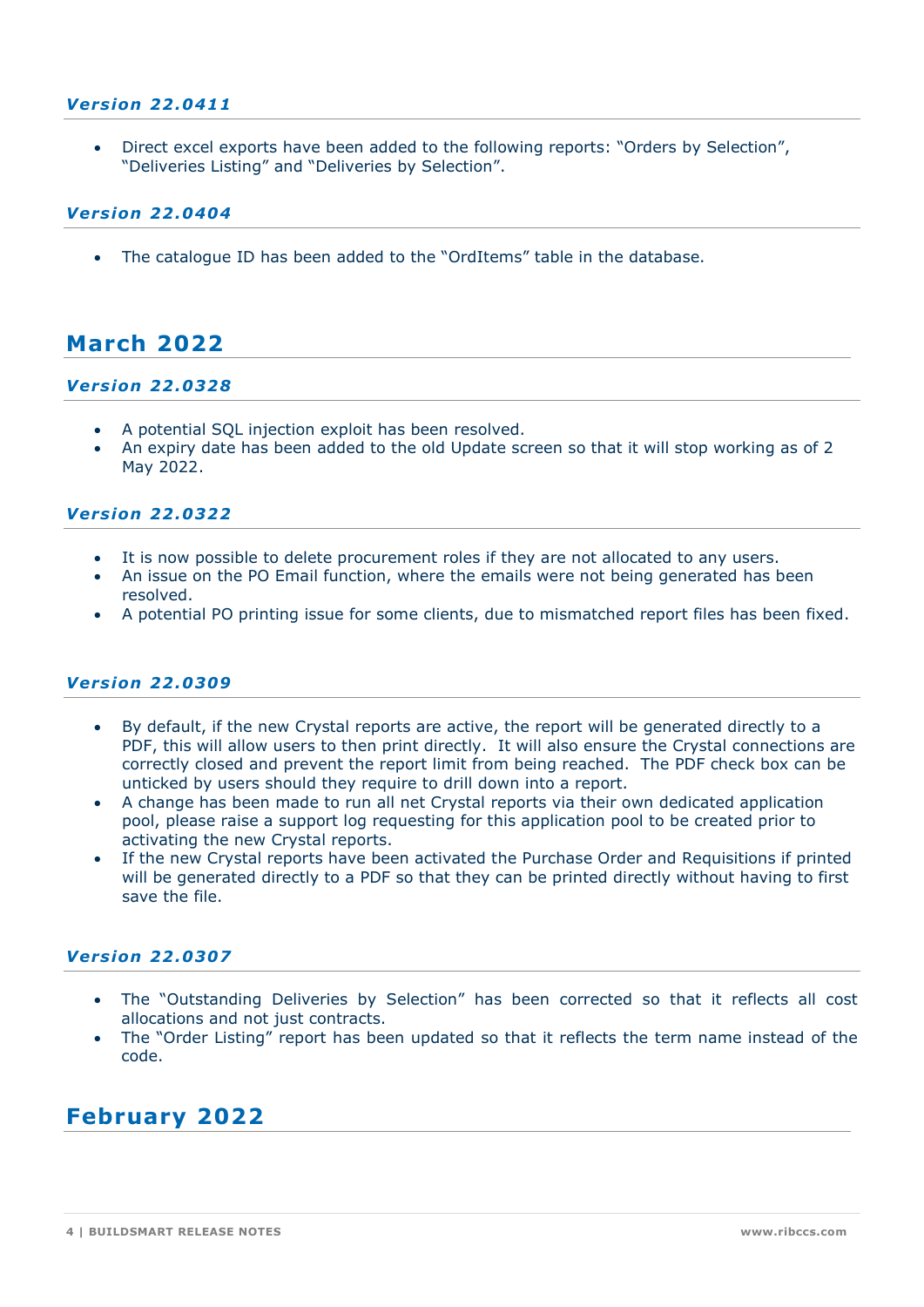• Potential errors when trying to run the following reports have been fixed. "Outstanding Deliveries by Selection", "Product by Supplier" and "Resources by Stock".

#### Vers ion 22 .0221

- Excel exports have been released for the following procurement reports: "Reconciled Deliveries", "Unreconciled Deliveries", "Cancelled Order Listing", "Outstanding Order Listing", Reconciled Deliveries Invoice Numbers" and "Required vs Delivery Dates".
- The user filters for requisitioners and approvers have been updated to no longer show locked user accounts.
- The Mobi Time sheet import has been updated to check the payroll spec and reflect the month if the payroll spec is set to UAE.

# Vers ion 22 .0214

 Certain updates to the grid functions have been released in Procurement to keep them aligned with the Accounts module.

## Vers ion 22 .0209

 A potential error for clients that had not updated in the previous 5 months and then moved to version 22.0207 has been resolved.

## Vers ion 22 .0207

 A notification section has been added to the home screen to notify users of when "Pending Invoices" have been allocated to them.

# January 2022

#### Vers ion 22 .0131

 Direct excel exports have been added to the following reports: PO Numbers, PO's Per Org, Order Item Listing, Requisitions Awaiting Approval, Order Listing and Deliveries Listing.

#### Vers ion 22 .0110

- A potential Activity duplication on the Candy items search screen has been resolved.
- A new excel export option has been added to the following Procurement reports: PO Numbers, POs per Organisation and Requisitions. Over the coming weeks this export function will be added to all the Procurement reports.

# December 2021

5 | BUILDSMART RELEASE NOTES www.ribccs.com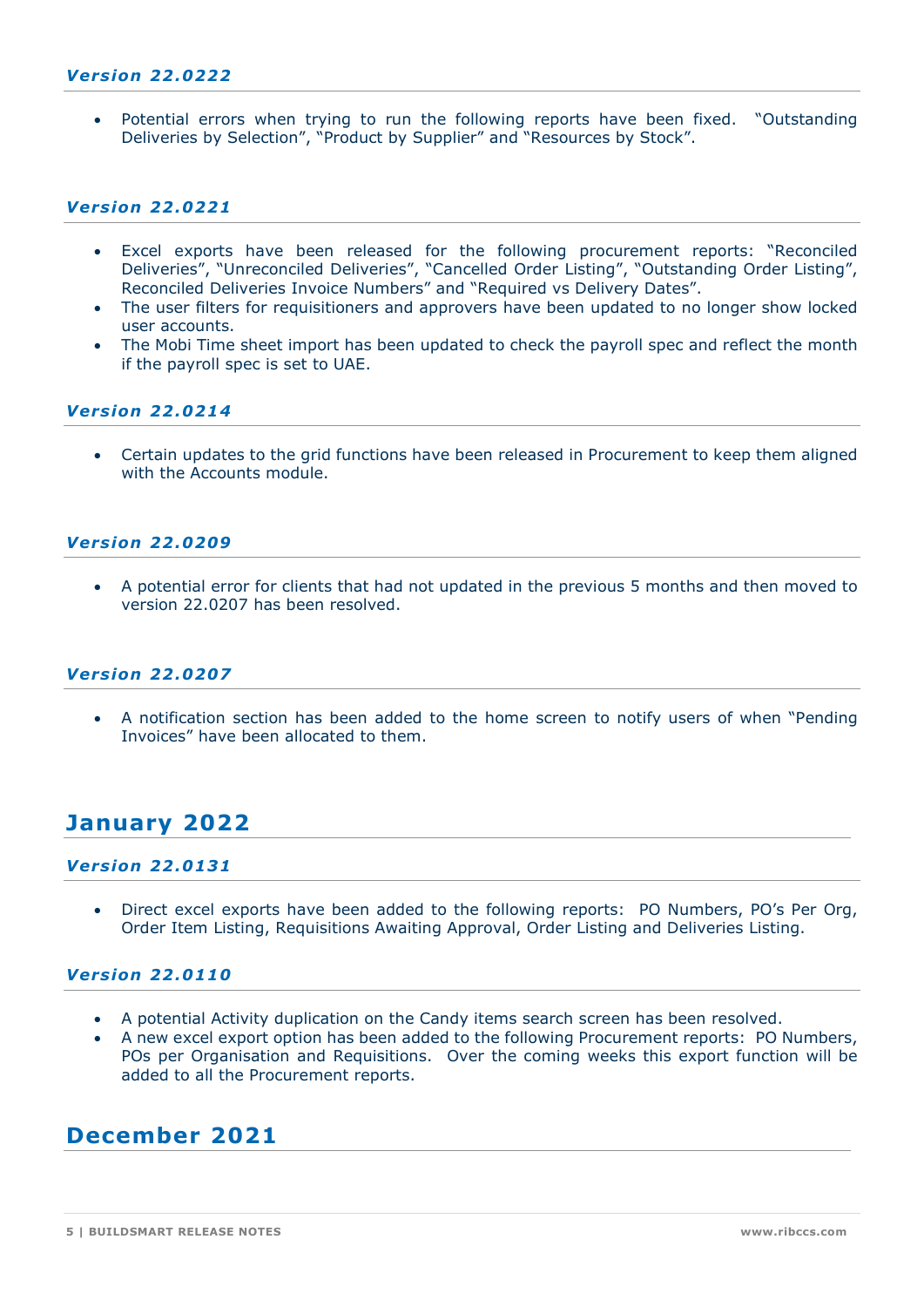A lang file option has been added to allow clients to change the description for the Business Registration number on the updated purchase order.

# Vers ion 21 .1201

The zoom level check warnings have been removed.

# November 2021

# Vers ion 21 .1129

 An issue where the text on the Delivery Address button extended beyond the button boundary in Chrome has been resolved.

# Vers ion 21 .1102

- The old classic crystal Purchase Order report has been rolled back to correct missing contact details. Note no further updates will be made to this report, going forward all Purchase Order changes will only be made to the new Dot Net updated Purchase Order.
- The Dot Net Updated Purchase order has been re-released to reflect the correct line-item payment terms if activated as per the linked master files.
- The Dot Net Updated Purchase Order report has been corrected to prevent the duplication of lines when a Candy resource has been used on the order.
- The Mobi Site Attendance screen has been updated to reflect the number of employees still on site, this is calculated as the number of employees who have clocked in but not out on a day.

# October 2021

# Vers ion 21 .1025

- When a user is splitting a requisition, they will be able to choose which header attachments should be added to the new requisition.
- The Creator dropdown on the purchase order listing screens will now only be populated with the users who have created those type of orders in the active organisation.
- The VAT number is now displayed on the supplier search screens.
- It is now possible to save a Subcontractor Requisition without the Subcontractor having been selected. Note the Subcontractor must be populated prior to submitting the requisition for approval.
- The display of the line item terms fields on the purchase order have been updated to reflect correctly for Subcontractors as per the master file.

# Vers ion 21 .1013

 An issue that was preventing the Subcontract search function from working when importing Subcontractor certificates into Procurement has been resolved.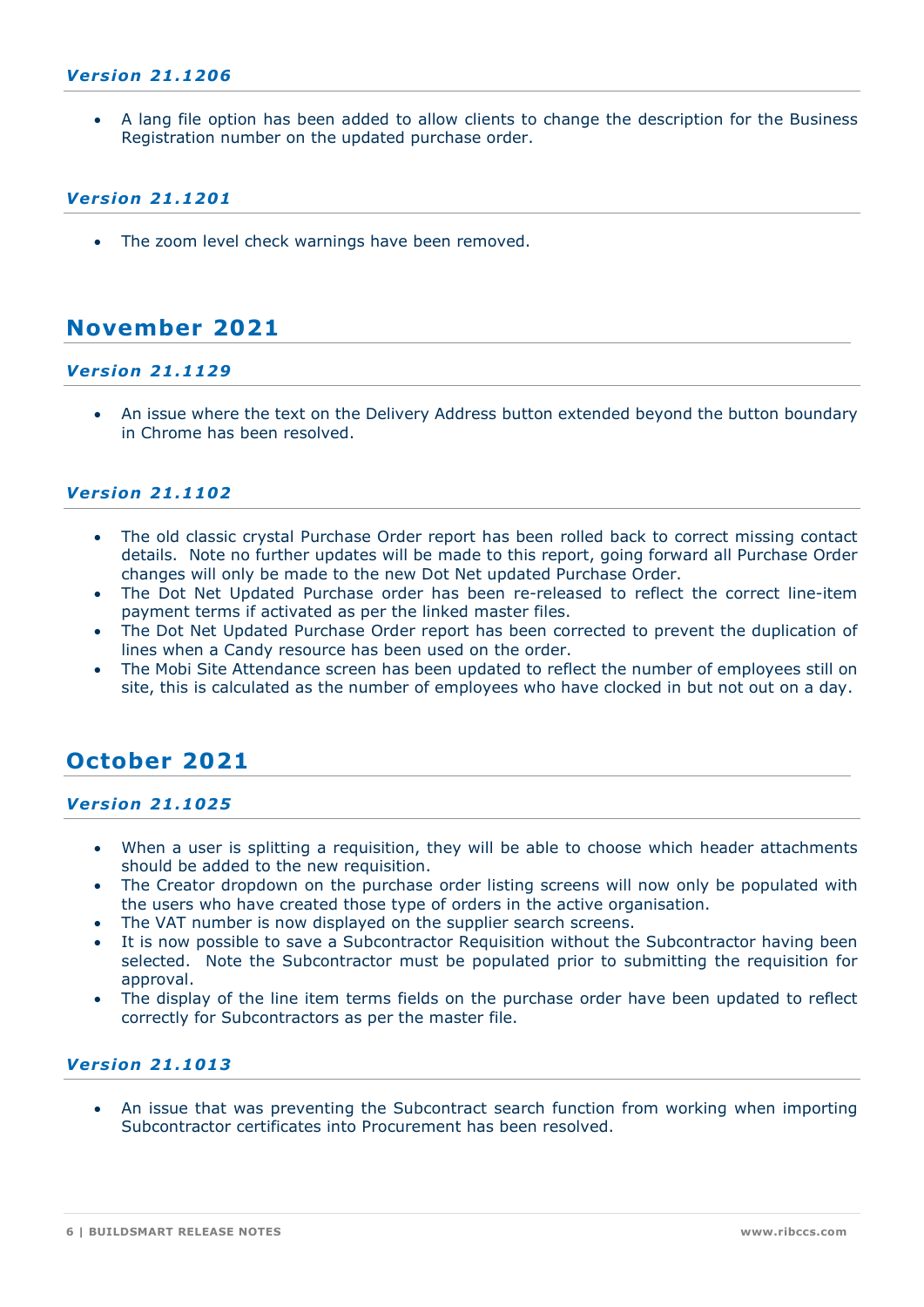• The order number field on the requisition print out has been removed as it was not being populated.

#### Vers ion 21 .1004

- A new organisation setting has been added to hide the Keep GRN check box on the bulk deliveries screen, by default this will be activated.
- The Subcontractor selection drop down when importing a Subcontractor package from Candy has been replaced with an auto-complete search box, this will speed up the loading of the screen and prevent it from timing out.

# September 2021

## Vers ion 21 .0927

- A potential issue where delivery addresses were being duplicated in the drop down when adding stock items to a requisition has been resolved.
- When adding Candy items to a requisition, the list of organisations in the drop down will only reflect those organisations to which intercompany transactions are allowed.
- The new Purchase Order report has been updated to reflect the order value in words using lakh and crore if the accounting spec is set to India.

#### Vers ion 21 .0920

 The Standard Requisition, if running the new version of Crystal Reports, has been updated to reflect the terms name.

## Vers ion 21 .0913

 A change has been made to the new lookups on attributes that use a decimal field type to prevent a potential error when loading the lookups.

# Vers ion 21 .0906

- A potential issue where multiple stock codes are added to a requisition in Chrome and the codes do not reflect has been resolved.
- An issue when processing a change order that caused the item description to disappear has been resolved.

# August 2021

#### Vers ion 21 .0831

 The process by which the Candy Buy Rate data is loaded has been changed to account for larger datasets.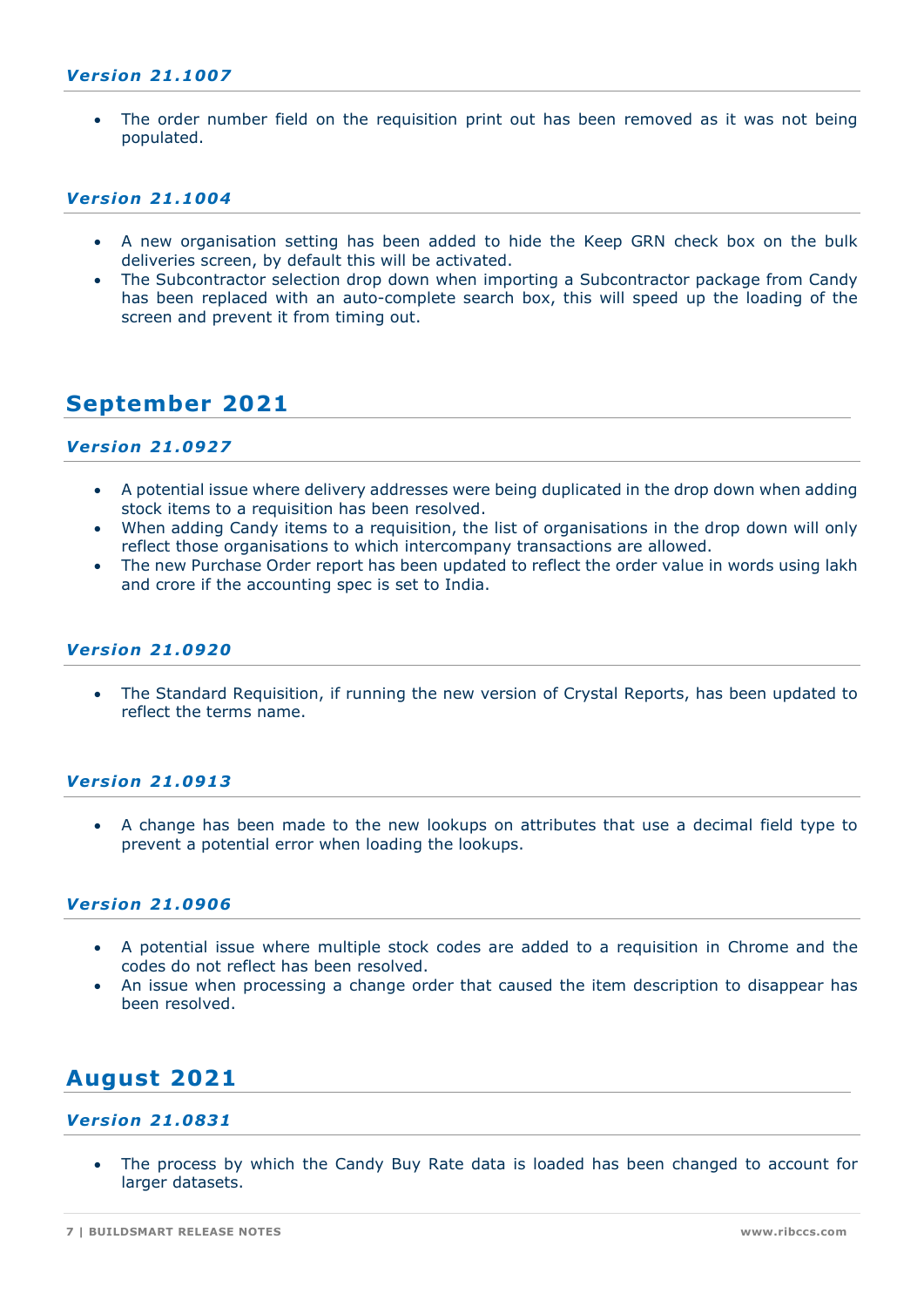A potential issue where multiple stock codes are added to a requisition and the codes do not reflect has been resolved.

## Vers ion 21 .0823

- A windows scaling message has been added to warn users when their scaling is not set to 100, as this can distort the way in which screens are displayed.
- An error when trying to use the Project filter on the Delivery by selection report has been resolved.
- Some styling changes have been applied to the new grids to create more viewing space.
- A global fix for all master files to correct the ordering by attributes has been released.
- The spacing of the address field, on the new crystal reports Standard Requisition and Purchase order has been increased to prevent a potential text overlap.

# Vers ion 21 .0816

 A change has been made to the Cancel Change Order process to ensure that the cancelled requisition is fully removed from the workflow.

# Vers ion 21 .0802

- New report configuration options have been added to the Purchase Order report configuration to Supress the Subject and Description blocks and the Notes and Contact blocks on the new updated crystal purchase order. When the contact block is supressed, the delivery address will be printed at the bottom of the order to the left of the subtotals.
- A new option has been added to the Accounts Dashboard Welcome screen for Enable PO Report Email – Procurement, when activated this will add an email icon on the Order Listing screen that can be used to trigger the Auto-PO email function. When this is used the Sent to Supplier flag will be set to green.
- The Fax fields have been removed from the new updated crystal purchase order.
- A new Organisation setting has been added for Allow 0 Quantity Resource Imports, when this is activated all resources from Candy will be imported, even if they have a 0 final quantity.

# July 2021

# Vers ion 21 .0728

 The embedded version of Team Viewer accessible via the login screen has been upgraded to a newer version.

# Vers ion 21 .0726

- Withholding tax fields have been added to the Requisition Import template.
- An error when trying to print the Standard Requisition has been corrected.

## Vers ion 21 .0720

 A new date validation control has been added to the users screen so that dates are correctly validated when using Chrome.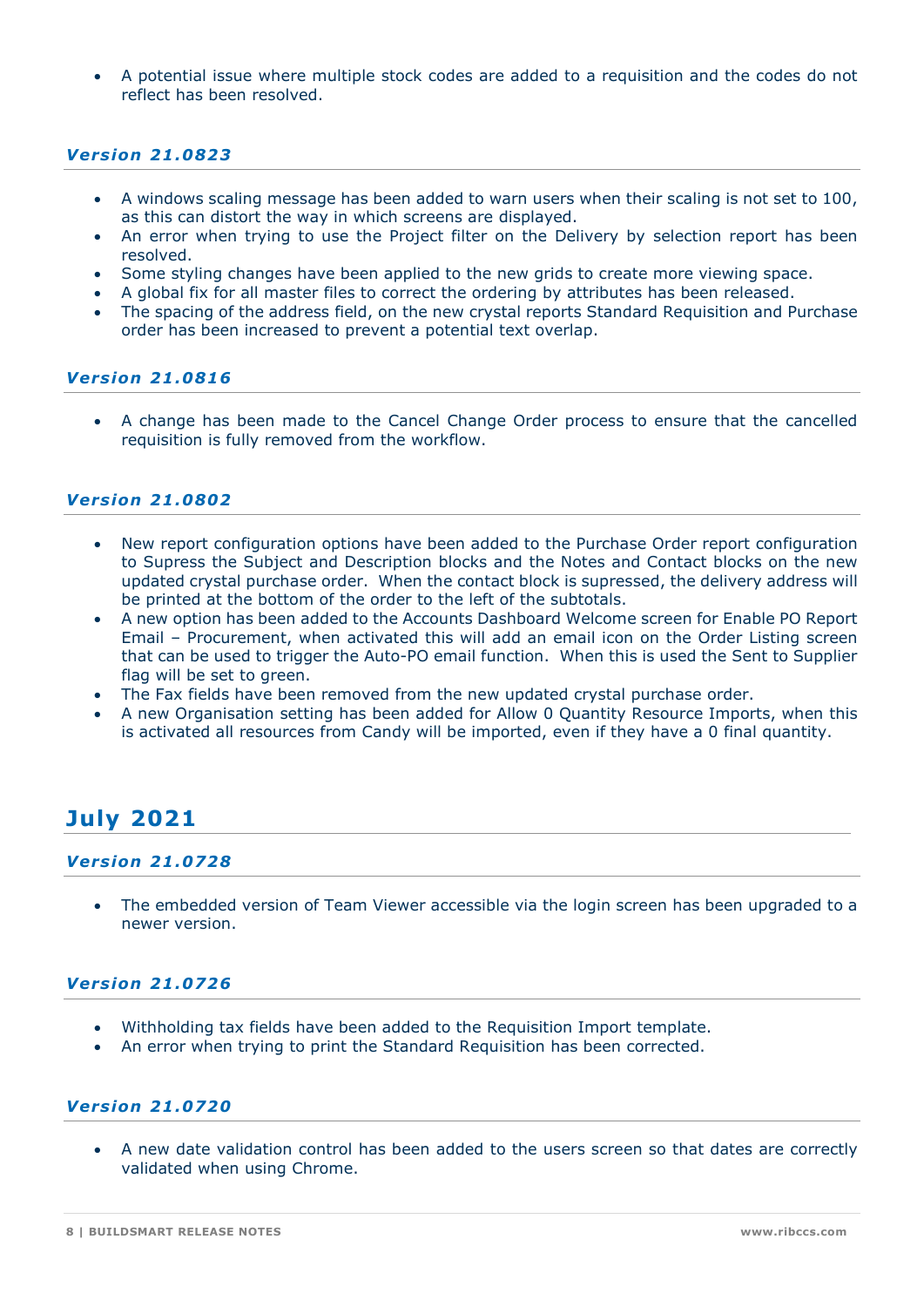# **Version 21.0719**

- The mobi clocking screen has been updated to reflect the known as name, where this is populated, instead of the first name.
- Some speed enhancements have been added to screens with attributes to reduce the load time.
- If the Approval notes have been activated, when a requisition is cancelled, the user can add a reason for the cancellation, this will be reflected on the Requisition Approval History.
- If the Approval notes have been activated, when a Purchase order is cancelled, the user can add a reason for the cancellation, this note can be viewed on the order listing screen by clicking the new red note icon. Note if the order is un-cancelled the note will be removed.

# Vers ion 21 .0712

- A new video icon has been added to the top of the menu, this will give access to the BuildSmart How to Videos.
- The updated dot net purchase order report has been updated to prevent a supplier address from printing outside if the intended section border.

# Vers ion 21 .0705

- The Candy Resource Import process has been updated to automatically ignore any resources received from Candy that do not have an activity (task) code and have a final quantity of 0. This change has been made so that when indirect resources are used in Candy it does not cause errors when importing into BuildSmart due to missing activities.
- The Edit Candy Buy Rate screen has been updated so that the Save button is activated when the select all check box is used.

# June 2021

# Vers ion 21 .0621

- The warning displays for pop-up blocking, caching and zoom levels when working in Chrome have been corrected.
- The option to exclude zero usage resources when importing Candy items has been removed.
- The default retention, UIF and SDL percentages on Subcontractor reconciliations created from Procurement will now default to 0.
- The verification for the existence of the attachments database has been refined to prevent unrequired database log entries.
- A potential error when trying to log in after an update if certain Subcontractor blocks have been enabled has been resolved.

# Vers ion 21 .0614

- The Candy Subcontractor import process has been updated to strip special characters out of the package code.
- The Candy Subcontractor integration has been updated to round the price figures to 4 decimal points to increase accuracy, previously the figures were truncated after the fourth decimal.
- The deliveries screen has been updated to hide the Tax figures if the Hide Candy Rate role is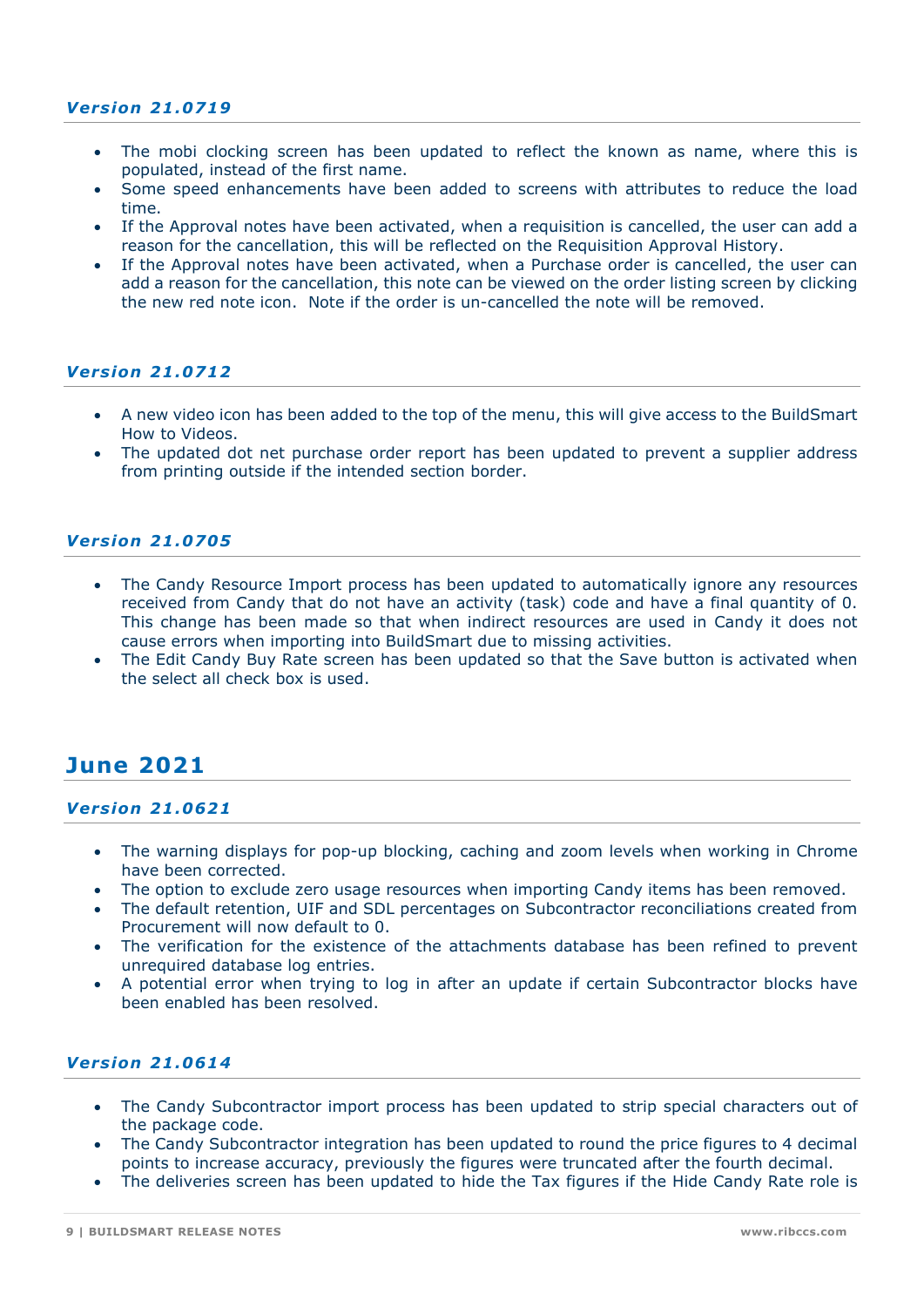# Vers ion 21 .0607

- An error when trying to import Subcontractor packages into Procurement has been resolved.
- The display of the pending stock deliveries and pending stock approvals on the requisition listing screen will now reflected the converted quantities as well in brackets.
- A new VAT/GST cross check has been added to the save process for all requisition types. A user will be warned if there is a mismatch between the Creditor or Subcontractor having a saved VAT/GST number and if there is no VAT on the requisition.
- A display issue where the top row of some of the listings screens was not fully displayed in Chrome has been resolved.
- A print error when trying to generate a requisition using the new crystal reports has been resolved.
- An error when trying to search for a Stock item, linked to a Candy resource has been resolved.

# May 2021

## Vers ion 21 .0531

- The ERFQ function for resending emails with an updated email address have been updated.
- An issue that could cause the emails sent to Suppliers with incorrect dates has been fixed on the ERFQ.

# Vers ion 21 .0524

- BuildSmart Mobi has been updated to display the ledger code names for Overhead and Balance Sheet ledger codes.
- The Standard requisition report has been updated so that it prints when there is a blank supplier on the requisition.
- A Job card selection filter has been added to the Outstanding Deliveries by Selection report.

## Vers ion 21 .0517

- The BusReg field on the standard requisition has been added to a language file, to allow customisation, the default is set as Bus Reg.
- Some security changes to allow the seamless switch between different security protocols when connecting to other RIB CCS servers to transfer data have been applied.
- It is now possible again to print old requisitions once a change order has been made to them.

# Vers ion 21 .0503

- The purchase order number field on the purchase order has been set to grow to fully display long PO numbers.
- The postal code has been added to the delivery address printed on the purchase order.
- A new version of the dot net purchase order has been released; this new version will generate faster to screen. To activate the new version please ensure to go to the Organisation settings in Procurement Administration and tick the Use New PO check box. It is strongly suggested only the new version of the Purchase order should be used as the old version will no longer receive updates.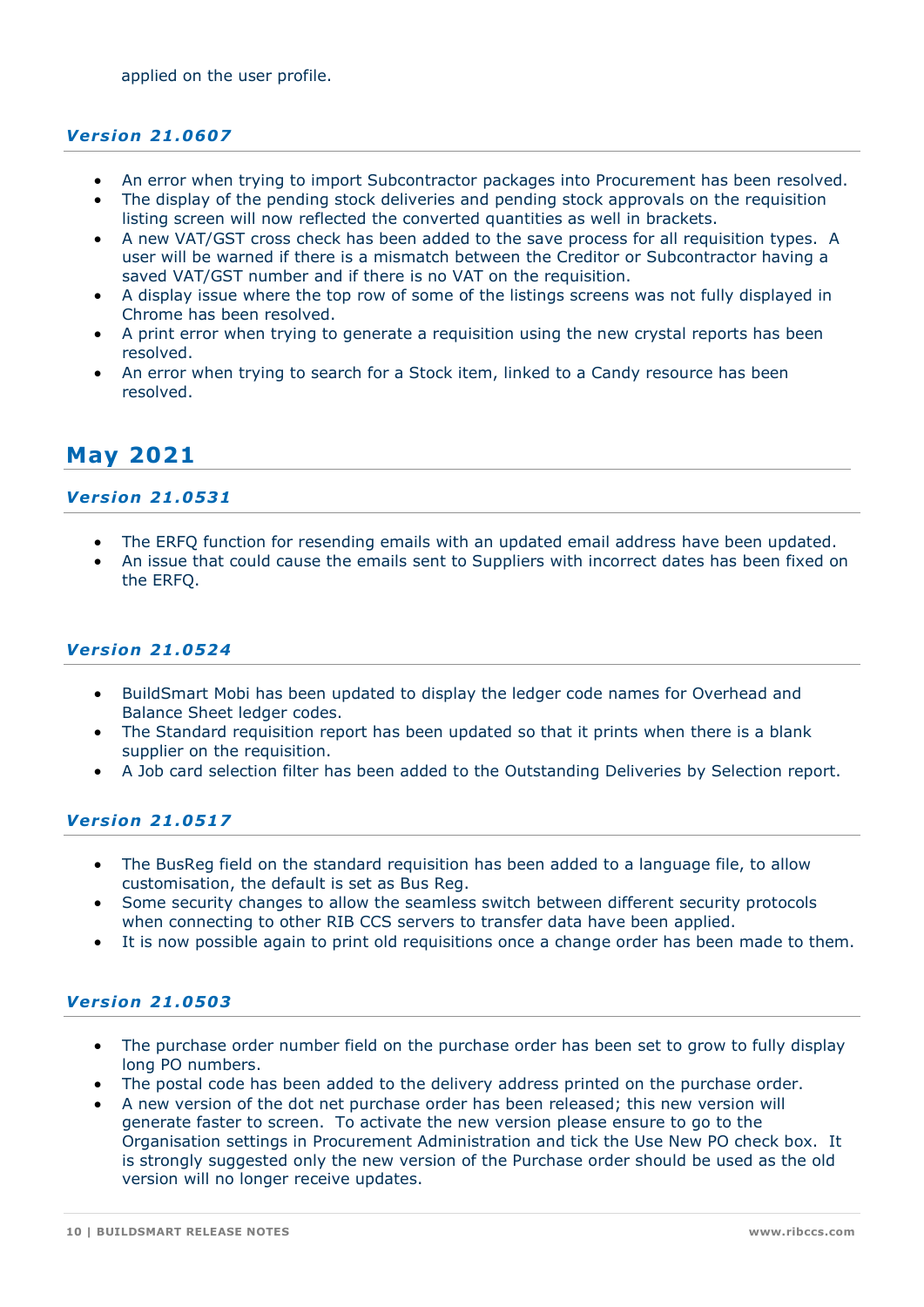- A new organisation setting to Lock catalogue UOM and description edit on requisition has been added to the organisation settings. When activated users will not be able to edit these fields when selecting items from the catalogue.
- A warning has been added to the requisition save process to warn if any line items have zero quantity.

# April 2021

# **Version 21.0419**

- The Purchase Order field on the Deliveries by Selection report has been set to grow to fully display longer purchase order numbers.
- The stock pick list and requisition listing screens have been updated to display additional details for stock items. The screens will now also reflect the quantity of outstanding deliveries for that stock store combination, quantity of the items on unapproved requisitions as well as the quantity that is available within other stores of the same organisation.
- The user reset password function has been updated to ensure it works correctly on SQL 2012.
- The PO Auto-email subject line has been updated to limit it to a maximum of 150 characters, if after the html tags are updated, the subject is longer than this the first 146 characters will be used followed by ….
- The Purchase order has been updated to include the postal code in the delivery address.

# Vers ion 21 .0412

 The role-based workflow steps will now be filtered via the User by Contracts function to ensure that only users with access to the contract receive the notification and can approve the requisitions.

## Vers ion 21 .00405

 The Mobi Plant Hire Return screen has been updated to account for instances where a category could use the same name for multiple rates.

# March 2021

## Vers ion 21 .0329

- The way in which the Attribute search filters are applied on the Requisition and Order listing screens has been updated to prevent the display of an error where no items are found to match the set filters.
- A problem with approval comments not saving on Subcontractor requisitions when using Chrome has been resolved.
- The attribute filters have been added to the data stored in the browser cookies, this will mean if a user sets a filter and then moves to another screen when they return the filters will still be applied.
- The ERFQ home screen has been updated to remove some legacy messages from previous versions.

## Vers ion 21 .0311

An issue in Procurement version 21.0308 that prevented delivery addresses from being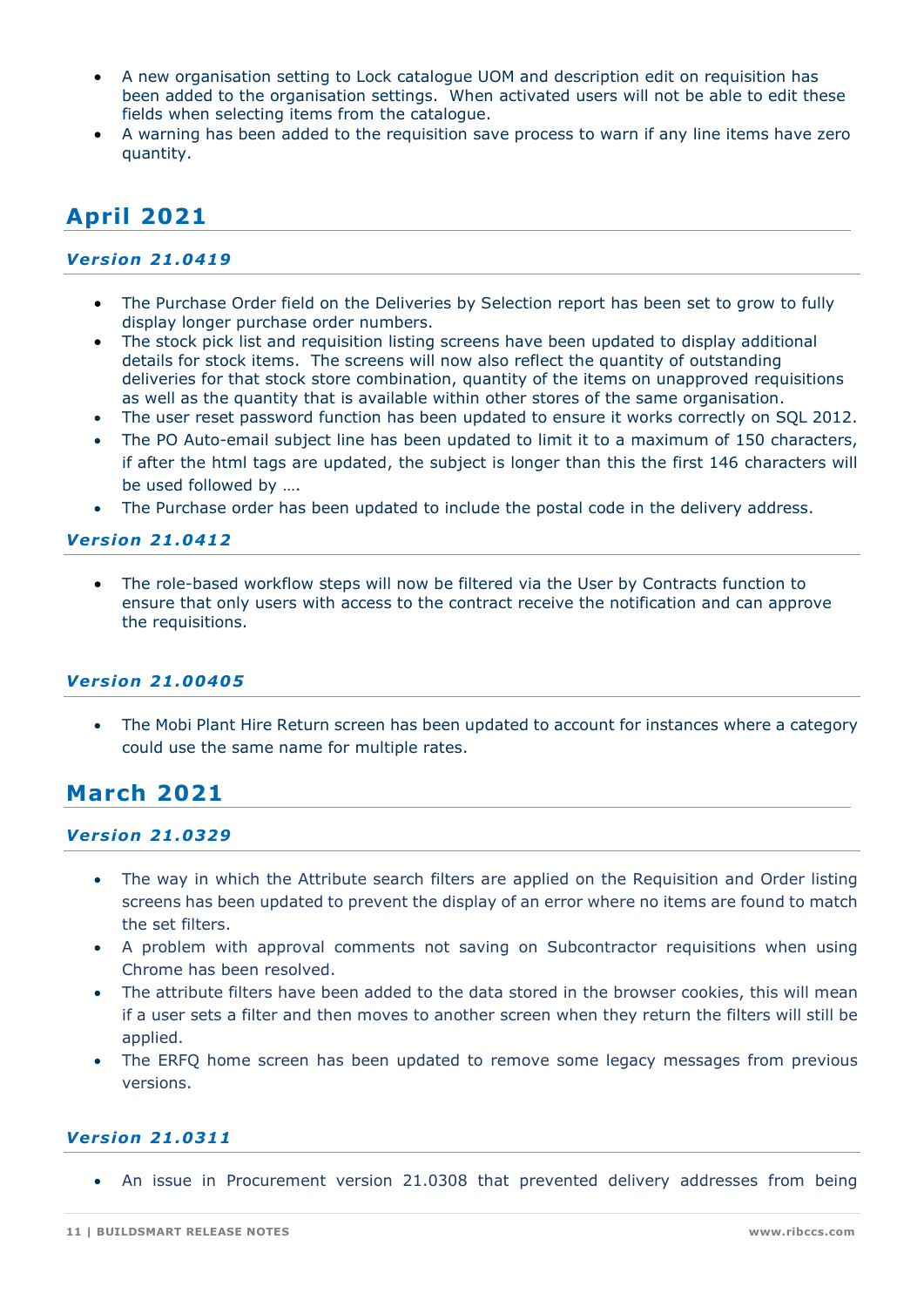updated once a requisition had been saved has been resolved.

# Vers ion 21 .0308

- Changes have been made to the BuildSmart licencing system to better support hosted virtual servers that may use multiple CPU IDs. This change affects all modules and so Accounts, Payroll and Procurement should all be updated. Please ensure that when running this update IE must be run as Admin as it will require a restart of IIS. All users must be logged out of the system while running the update.
- The process to create new or edit existing Standard, Subcontractor and Subcontractor VO requisitions has been refined to reduce the data loaded in the background to only that which is required. This will increase the speed of the screens loaded.
- A potential error on the requisition listing screens referring to a Kill State when running sql 2019 without all the latest service packs having been installed has been addressed.
- The display for the multi-tax values on the delivery screen has been updated.
- An issue that could prevent catalogue items from being displayed where common codes for creditors and subcontractors had been used has been addressed.
- When processing a change order for stock items it will no longer be possible to change the stock code, ledger, or store if previous deliveries have been captured, this has been done to prevent accruals for past deliveries moving on the stock reports. If the stock item needs to be replaced with another stock code, the quantity for the initial item should be set to 0 and a new line added for the new stock item.

# February 2021

# Vers ion 21 .0222

- A sub-decimal rounding issue that could cause a difference on a requisitions total versus the sum of its lines has been resolved.
- The approval history on a standard requisition where a change order is initiated will now start with reference to the order, original requisition, and original order date to provide the approvers with additional context.

# Vers ion 21 .0215

- The excel requisition import where users were set to auto-create the purchase order with out approvals has been updated to prevent a workflow message displaying on the requisition listing screen.
- The VAT/GST number field on the purchase order report has been extended to allow the display of 15 characters where wider letters spacing is used.
- An issue that could cause the FTOP icons, such as the log off button, to not display due to network caching has been resolved.

## Vers ion 21 .0208

 The column alignment on the Resource by Contract report has been updated to prevent overlaps.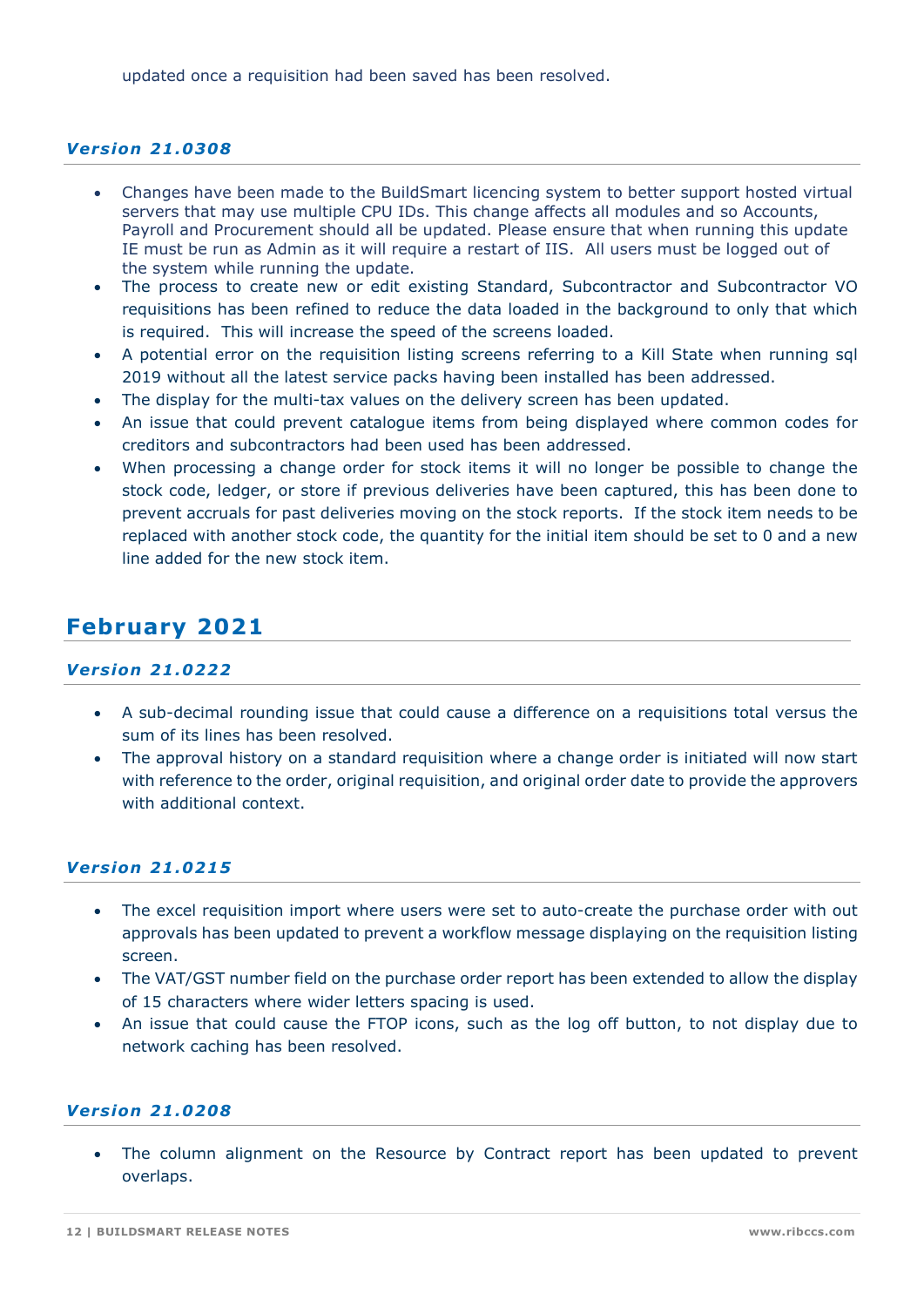• The delete user button from the User setup screen in procurement has been removed.

# January 2021

# **Version 21.0125**

- The attribute filter on the requisition and order listing screens has been updated so that only attributes that are flagged as report filters on the Attribute Master will be available as filter options.
- The PO per Organisation report has been updated to correct a potential miscount when pulling the report for specific order types.

# Vers ion 21 .0104

- A default UOM of Sum has been added to the VO lines so that if the UOM is not populated the BOQ listing screen will still function correctly.
- When both Accounts and Procurement have been updated to at least version 21.0104 all newly added VO's to a Subcontractor recon will reflect both the VO creation date and the linked order number on the summary line of the BOQ.

# December 2020

# Vers ion 20 .1207

- A potential issue where the Requisition and Order listing screens continued to display a Loading message, even after the screen had been loaded has been resolved.
- The Subcontractor mapping drop down when importing a new Candy certificate to create the requisition has been updated to allow searching of the Subcontractor list. Simply start typing in the block to have a reduced list of options available for selection. The search will work on both the Subcontractor number and name.
- The attribute quick edit screen has been updated to correct a display issue where the search icon was not working. In addition, the listing screen will now automatically refresh when the edit screen is closed so that the newly updated attribute values are displayed.

# November 2020

# Vers ion 20 .1130

- A new self-service password reset feature has been added to the Accounts and Procurement login screen. Provided an email account has been specified on the Welcome image screen, as used by the automation function, a reset password button will appear below the EID drop down. If a user cant remember their password, they can use this to reset it themselves, whereby a system generated password will be sent to the email address as specified on the user setup screen.
- A simple delivery total field (rate x quantity) has been added to the delivery capture screen.
- The error message when trying to create an order using a new supplier where the creditor does not exist and the auto create function is turned off has been updated.
- The excel delivery import has been updated to use the block negative delivery on reconciled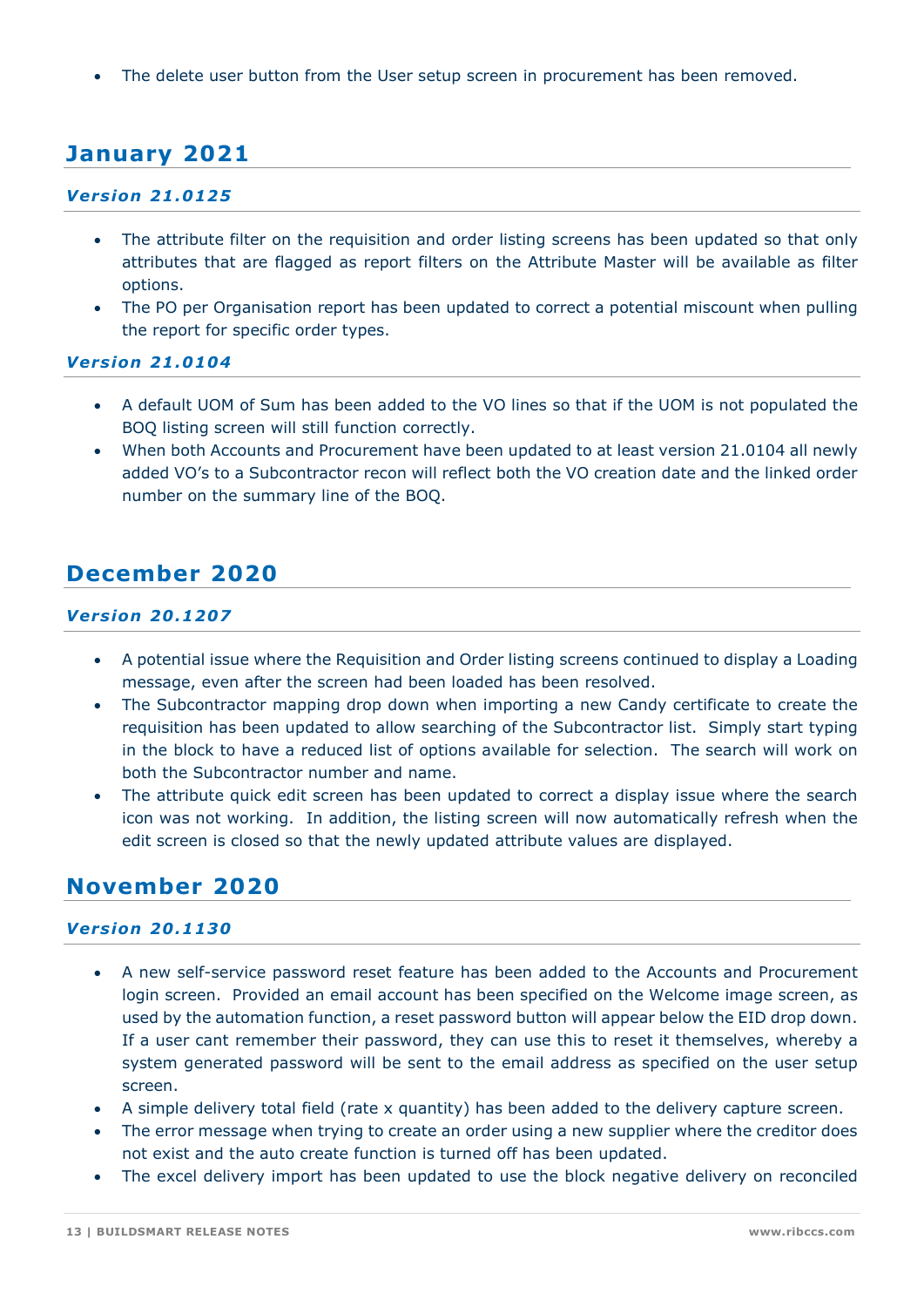items setting.

- When importing Candy resources there is now an option to validate the ledger codes allocated to the resources, this needs to be activated on the Organisation, Edit Settings screen in procurement by ticking the Validate resource import ledger codes check box.
- New filter options to filter by attribute have been added to the requisition and order listing screens.
- The web service configuration menu items have been removed.

# Vers ion 20 .1123

- The Candy resource import has been updated to include an activity validation, if an invalid activity is used and the import by activity is selected the import will be rejected.
- The sequential stock numbering has been added to the Mobi stock issues.

# October 2020

# Vers ion 20 .1026

 The GRN report has been updated to correct the VAT reflected for organisations making use of Multi-tax.

# Vers ion 20 .1019

- The excel requisition import has been updated to allow for the creation of intercompany requisition and imports.
- A new check box has been added to the Purchase order and Requisition report configuration screen in Accounts to activate the organisation specific VAT/GST/Tax string on the reports.
- A potential approval problem where no attachment database exists has been resolved.

## Vers ion 20 .1007

It is now possible to edit an attachments category and description once it has been loaded.

## Vers ion 20 .1005

- A missing file that prevented the loading of mandatory attachments to the PO email setup has been released.
- The subcontractor requisitions have been updated to prevent the selection of multiple contracts on the requisition.
- A potential duplication of line items on purchase orders and requisitions has been resolved.

# September

# Vers ion 20 .0929

 The Mobi Subcontractor approvals process has been updated to prevent an issue where if the final approval of a Subcontractor VO was processed via Mobi a new Recon would be created in Accounts instead of VO lines being added to the existing recon.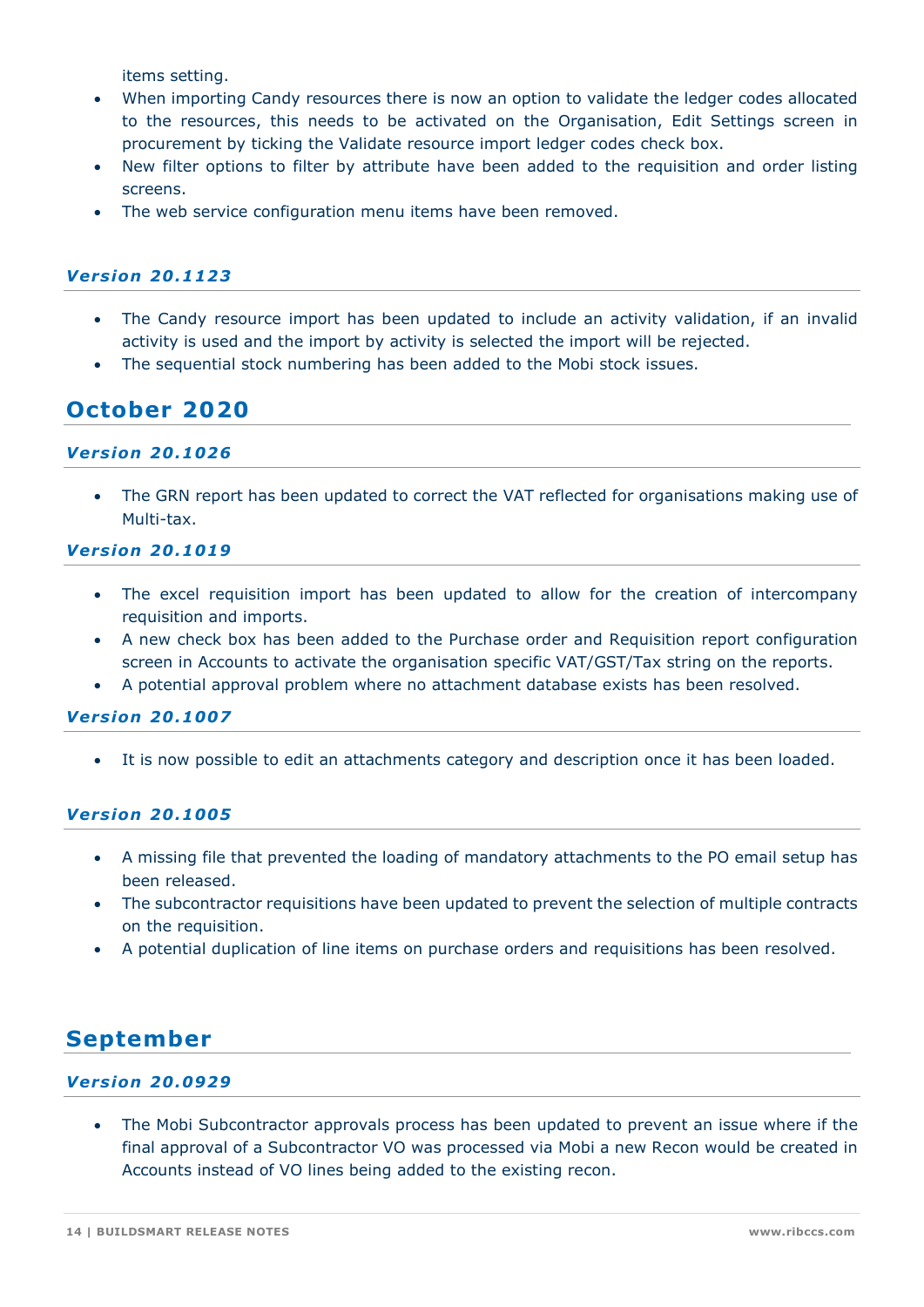- The excel delivery import process has been updated to allow for excess deliveries to be imported, provided the user importing the deliveries has this activated on their user profile.
- The approval history order has been inverted so that the most recent approval is shown at the top.

## Vers ion 20 .0921

 The Candy Subcontractor Package import process has been updated to account for the multitax environments where more than one default tax type has been defined.

#### Vers ion 20 .0915

 The top section of the Procurement module has been updated to align with the layout of the Accounts module, whereby the username and out of office flag have been moved to the top right of the screen.

## Vers ion 20 .0914

- The branding on the Mobi interface has been updated.
- A misleading error message referring to email settings when trying to do a negative delivery on stock items has been removed.
- When creating a new Subcontractor requisition from a Candy package it is now possible to make use of a Copy to All function to update the delivery address. This is done by setting the delivery address on the first line and then clicking the Copy to All icon to the right of the delivery address drop down.

# Vers ion 20 .0902

- The BuildSmart login screen and the bar at the top of the screen when logged in has been slightly adjusted with a new look.
- The way in which the news feed loads has been tweaked to prevent a potential error message when logging in.
- The GRN report has been updated to correctly reflect the impact of a trade discount on the VAT amount.

# August

# Vers ion 20 .0824

- New password security measures have been added to the procurement login process, please refer to the Accounts release notes for more details.
- The PO emails sent screen has been updated to reflect the Po number rather than the PO Id, in addition some grammatical and spelling mistakes on the screen have been addressed.
- A new menu item has been added to the Administration utils section to Remove unused resources by contract, this will allow a user to remove all Candy resources previously imported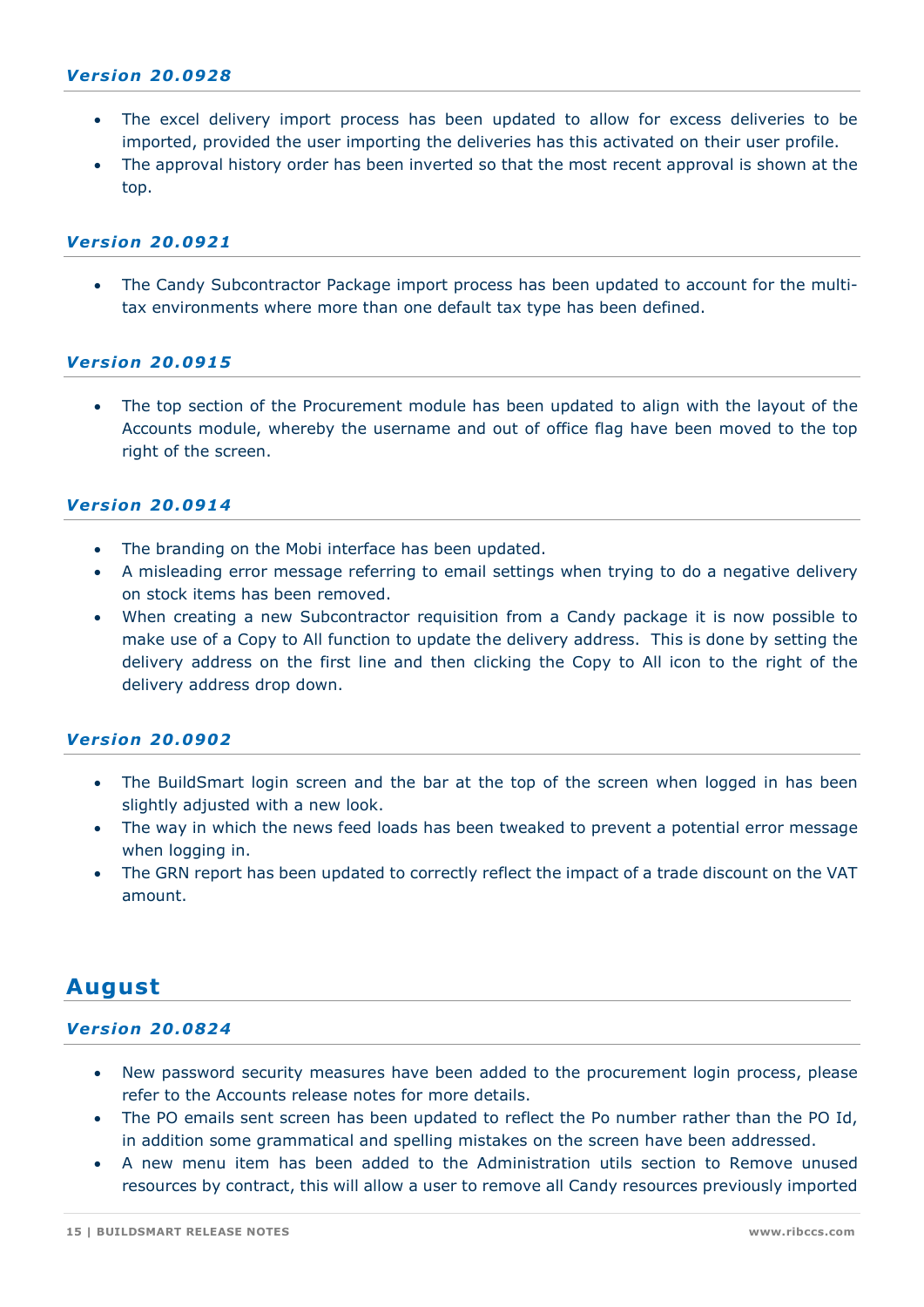for a given contract provided that none of them have been used. Note this new menu item must be linked to the users Administration role before it will be visible.

# Vers ion 20 .0819

- The way in which the VAT amount is calculated on the GRN report has been updated to ensure more accuracy when historic GRN are printed after a change order has been processed.
- The alignment on the dot net version of the purchase order that is used in the email process has been adjusted to prevent a text overlap.

# July

## Vers ion 20 .0729

- The quick edit function to change activities and ledger codes has been added to the Subcontractor and Subcontractor VO requisitions. Note if changing a ledger code using quick edit all ledger codes on the requisition will be updated. It is also not possible to change the ledger code on a VO.
- The Subcontractor requisition edit has been updated to fix an issue where locked Candy ledger codes could be changed.
- The notes captured on EFRQ's during the adjudication are now reflected against each line on the requisition listing screen.

## Vers ion 20 .0716

- The country field when creating addresses has been made a mandatory field, this is to ensure that once saved the address is displayed.
- The resource import status messages have been updated to provide the end user with more guidance.

## Vers ion 20 .0714

The capitalisation of UOM on the Candy UOM mapping screen has been standardised.

# Vers ion 20 .0702

 It is now possible to include mandatory default attachments on the auto PO email. This is done by adding the required attachments to the default email setup screen.

# June

## Vers ion 20 .0622

When a change order is processed on a standard purchase order, the details as to if it is a rate,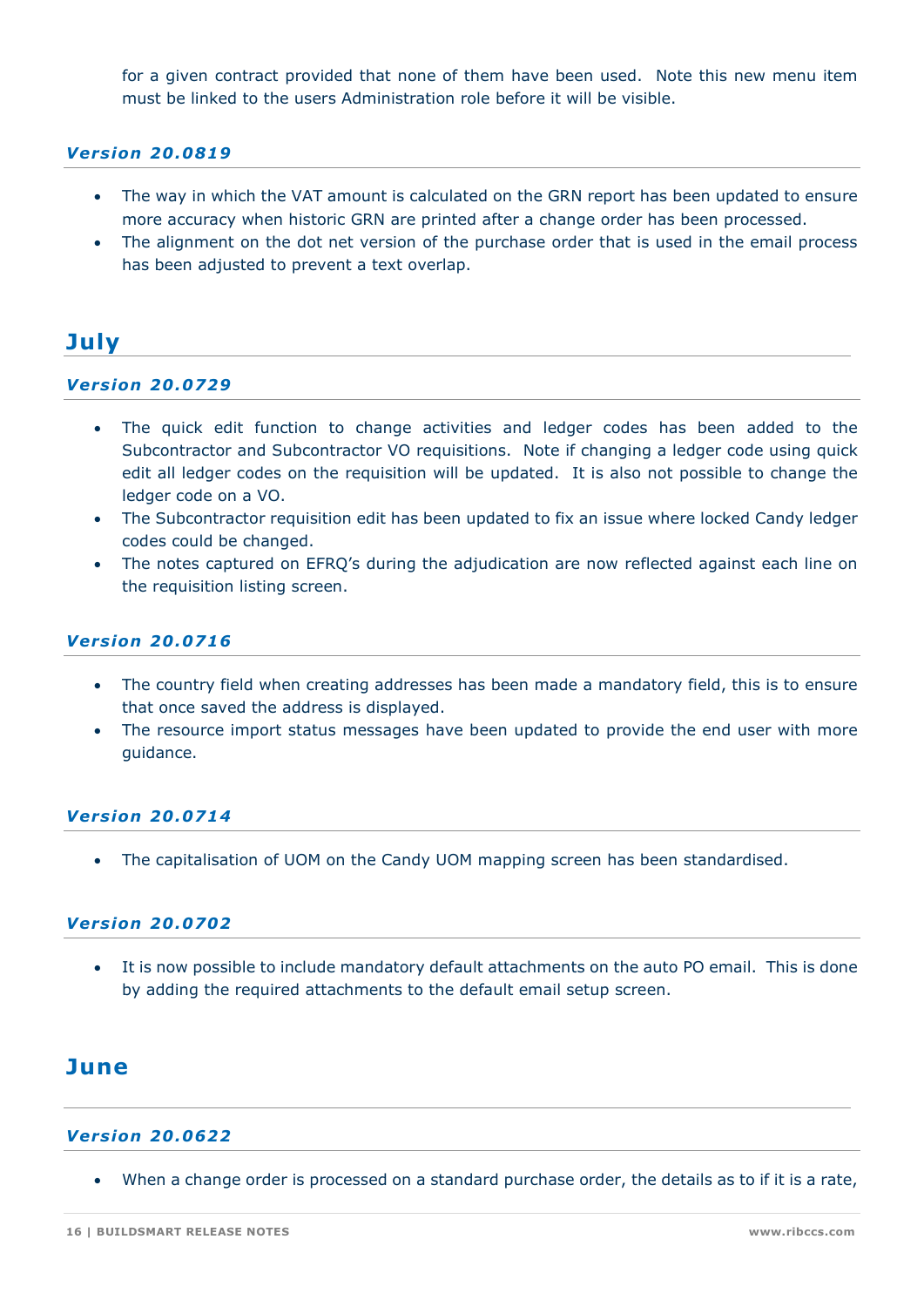quantity of Vat change can be seen by clicking on the info icon on each line of the new requisition.

## Vers ion 20 .0608

 A change has been made to the Candy Subcontractor import to allow a package to be reimported provided the status of the previously imported requisition has been set to Cancelled. This has been done as in version 20.0601 all edits to the imported Candy requisitions were locked which means any edits required must be done in Candy and then reimported to BuildSmart.

## **Version 20.0601**

 Subcontractor requisitions imported from Candy can no longer be edited other than to adjust header section, discount, and Vat selection.

# May

## Vers ion 20 .0518

 The Candy subcontractor requisition import process has been updated so that all errors detected on the imported data is checked and any issues identified on screen once rather than line by line as was the previous process.

#### Vers ion 20 .0512

- A new check box has been added to the supplier's master listing screen to exclude Subcontractors from the listing.
- It is now possible to capture a delivery comment per line when capturing a delivery, the note captured will be printed on the GRN report.
- The search function on the ERFQ listing screen can now do a partial search on the reference number field.

# Vers ion 20 .0405

 The layout of the multi-tax drop downs on the requisition edit screen has been updated to conform to how they used to be displayed in a single row.

# April

# Mobi version 20.0416

 The ability to capture a space in the employee number field when adding new employees has been removed to prevent errors when trying to add timesheets for these manually added employees.